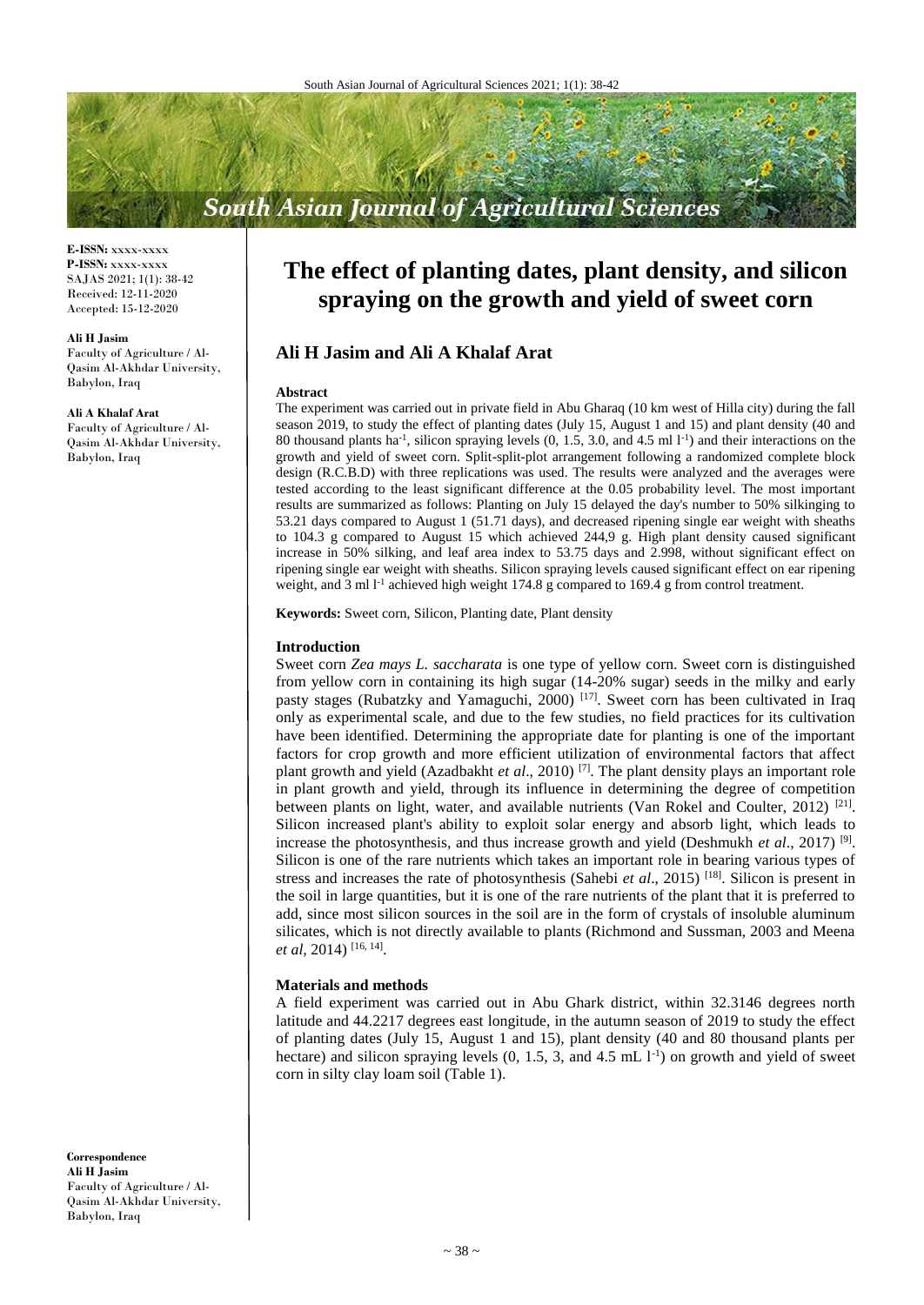| characteristic | Value and unity            | characteristic  | Value and unity |                          |
|----------------|----------------------------|-----------------|-----------------|--------------------------|
| Available N    | $8.41 \text{ mg kg}^{-1}$  |                 | sand            | $186 \text{ g kg}^{-1}$  |
| Available P    | $19.02 \text{ mg kg}^{-1}$ | Soil components | Silt            | 339 g $kg^{-1}$          |
| Available K    | 191 mg $kg^{-1}$           |                 | clay            | $475$ g kg <sup>-1</sup> |
| EС             | $2.9$ dSm m <sup>-1</sup>  | Soil texture    |                 | Silty clay loam          |
| pН             |                            |                 |                 |                          |

**Table 1:** Some physical and chemical field soil properties

The experiment was carried as a factorial experiment according to split-split plots arrangement within a randomized complete block design with three replicates (3 \*  $2 * 4 * 3$ ). The main plots contained planting dated, and the split plots contained plant density, while silicon levels were taken place in split-split plots. Each experimental unit included three ridges, 1 m widths 3 m length, planted in one side, or both sides in hills 25 cm apart to attain the plant density. Compound fertilizer (N-P-K, 20-20-20) was added at 200 kg ha-1 during soil preparation. The grain was seeded in the upper third of the ridge. The plants after two weeks thinned to one plant per hill. The data were analyzed and the means were tested according to the least significant differences at 0.05 probability.

#### **Results and discussion**

Table (2) shows that planting date had a significant effect on the number of days to 50% of tasselling, and planting on August 15 gave the highest number of days 43.12 days compared to July 15 that gave the lowest number 42.08 days. This may be due to day length high temperature during mid-July, which results in faster flowering (Oktem *et al*., 2004) [15] . The plant density had a significant effect on this trait, and the low density gave the lowest day number 42.39 days compared to the high density (43.08 days). This

may be due to the deception that encouraged vegetative growth and delay of the transition period to reproductive growth. Or that increasing plant density led to a lack of light penetration inside the plant, that increasing ouxine and then prolonging the vegetative growth period and delaying the transition to reproductive status (Hashemi and Herbert, 1992) [10]. This result was agreed with Shrestha *et al* (2018) [20]. Silicon spraying had a significant effect and the level of 4.5, gave the highest days 43.33 days, while control treatment gave the lowest days number 42.22 days.

The interaction between the dates of planting and plant density had a significant effect and August 15 with high density gave the highest days number of days 43.50 days, while July 15 and the low density gave the lowest number 41.67 days. The interaction between planting date and silicon had a significant effect, and August 15 with silicon 4.5 ml  $l^{-1}$  gave the highest days number 44.00 days, while July 15 without spraying silicon gave the lowest number (40.67 days). The interference between plant density and silicon had a significant effect, and  $1.5$  ml  $l<sup>-1</sup>$  silicon with high density gave the highest number 43.56 days compared to the low density without silicon (41.89 days). The interaction between the study factors had a significant effect and the lowest days number (40.33 days) achieved from July 15, low density, and without spraying silicon.

| Seeding dates       | <b>Plant Density</b>             |                             |       | Silicon treatments | Interaction of dates* density |       |
|---------------------|----------------------------------|-----------------------------|-------|--------------------|-------------------------------|-------|
|                     |                                  | $\Omega$                    | 1.5   | 3                  | 4.5                           |       |
|                     | 40000                            | 40.33                       | 42.33 | 41.33              | 42.67                         | 41.67 |
| July 15             | 80000                            | 41.00                       | 44.00 | 42.67              | 42.33                         | 42.50 |
|                     | 40000                            | 42.67                       | 41.67 | 42.67              | 44.00                         | 42.75 |
| August 1            | 80000                            | 43.33                       | 43.33 | 43.33              | 43.00                         | 43.25 |
|                     | 40000                            | 42.67                       | 41.67 | 42.67              | 44.00                         | 42.75 |
| August 15           | 80000                            | 43.33                       | 43.33 | 43.33              | 44.00                         | 43.50 |
| Si mean             |                                  | 42.22                       | 42.72 | 42.67              | 43.33                         |       |
| LSD <sub>0.05</sub> |                                  | $Si = 0.688$<br>$T = 2.186$ |       |                    | 1.420                         |       |
|                     | Interaction of dates * silicon   |                             |       | Dates average      |                               |       |
| July $15$           |                                  | 40.67                       | 43.17 | 42.00              | 42.50                         | 42.08 |
| August 1            |                                  | 43.00                       | 42.50 | 43.00              | 43.50                         | 43.00 |
| August 15           |                                  | 43.00                       | 42.50 | 43.00              | 44.00                         | 43.12 |
| LSD <sub>0.05</sub> |                                  |                             |       | 1.720              | 0.773                         |       |
|                     | Interaction of density * silicon |                             |       | Density average    |                               |       |
| 40000               |                                  | 41.89                       | 41.89 | 42.22              | 43.56                         | 42.39 |
| 80000               |                                  | 42.56                       | 43.56 | 43.11              | 43.11                         | 43.08 |
| LSD <sub>0.05</sub> |                                  | 1.438                       |       |                    |                               | 0.631 |

**Table 2:** Effect of seeding dates, plant density and Si spraying on tasselling (days)

Table (3) shows that planting date had a significant effect on the number of days to 50% of silking, and planting on July 15 gave the highest number of days 53.21 days compared to August 1 that gave the lowest number 51.71 days. This may be due to high temperature during mid-July, which results in faster flowering (Baker and Ahmed, 2002) [8]. This result was agreed with Al-Zuhairy (2005) [6]. The plant density had a significant effect on this trait, and the high density gave the highest day number 53.75 days compared to the low density (51.44 days). This may be due to the deception

that increasing ouxine and then prolonging the vegetative growth period (Al-Taee, 2007)<sup>[5]</sup>. This result was agreed with Shrestha *et al* (2018)<sup>[20]</sup>.

The interaction between the dates of planting and plant density had a significant effect and July 15 with high density gave the highest days number 55.25 days, while August 1 and the low density gave the lowest number 50.92 days. The interaction between planting date and silicon had a significant effect, and July 15 without silicon gave the highest days number 53.83 days, while August 1 without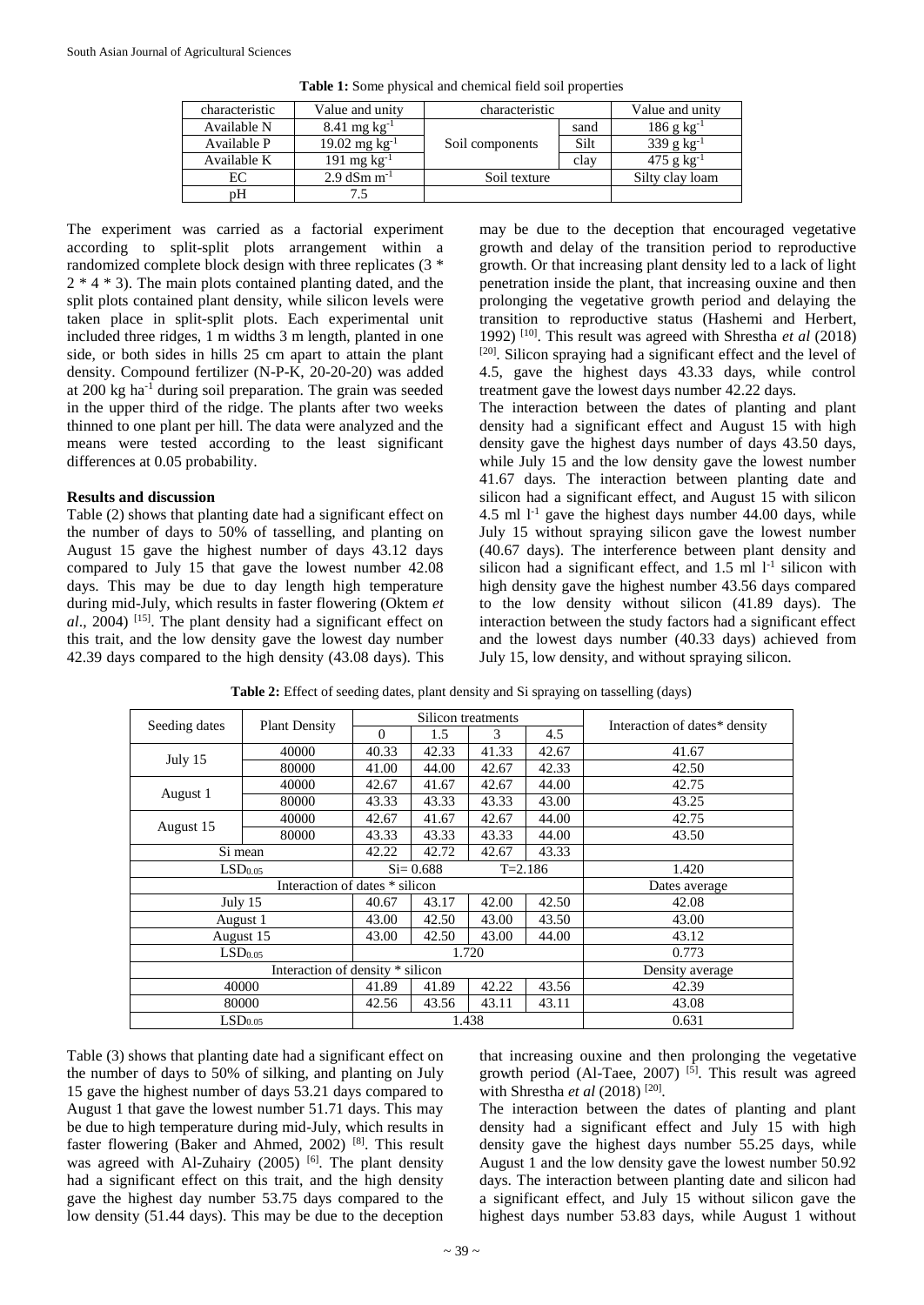spraying silicon gave the lowest number (51. days). The interaction between plant density and silicon had a significant effect, and  $1.5$  ml  $1<sup>-1</sup>$  silicon with high density gave the highest days 54.11 days compared to the low density without silicon (51.11 days). The interaction between the study factors had a significant effect and the highest days number (56.00 days ) achieved from July 15,  $1.5$  ml  $1<sup>-1</sup>$  silicon, and high density, while August 1, low density, and without spraying silicon gave the lowest days 50.00 days.

**Table 3:** Effect of seeding dates, plant density and Si spraying on silking (days)

|                     | Plant density                    |          | Silicon treatments |                 | Interaction of dates* density |       |
|---------------------|----------------------------------|----------|--------------------|-----------------|-------------------------------|-------|
| Seeding dates       |                                  | $\Omega$ | 1.5                | 3               | 4.5                           |       |
|                     | 40000                            | 52.00    | 51.33              | 51.00           | 50.33                         | 51.17 |
| July 15             | 80000                            | 55.67    | 56.00              | 54.33           | 55.00                         | 55.25 |
|                     | 40000                            | 50.00    | 51.33              | 51.33           | 51.00                         | 50.92 |
| August 1            | 80000                            | 52.00    | 53.00              | 53.00           | 52.00                         | 52.50 |
| August 15           | 40000                            | 51.33    | 52.00              | 52.67           | 53.00                         | 52.25 |
|                     | 80000                            | 52.33    | 53.33              | 54.00           | 54.33                         | 53.50 |
| Si mean             |                                  | 52.22    | 52.83              | 52.72           | 52.61                         |       |
| LSD <sub>0.05</sub> |                                  |          | $Si=n.s$           | $T = 1.555$     | 1.050                         |       |
|                     | Interaction of dates * silicon   |          |                    | Dates average   |                               |       |
| July 15             |                                  | 53.83    | 53.67              | 52.67           | 52.67                         | 53.21 |
| August 1            |                                  | 51.00    | 52.17              | 52.17           | 51.50                         | 51.71 |
| August 15           |                                  | 51.83    | 52.67              | 53.33           | 53.67                         | 52.88 |
| LSD <sub>0.05</sub> |                                  |          |                    | 1.194           | 1.019                         |       |
|                     | Interaction of density * silicon |          |                    | Density average |                               |       |
| 40000               |                                  | 51.11    | 51.56              | 51.67           | 51.44                         | 51.44 |
| 80000               |                                  | 53.33    | 54.11              | 53.78           | 53.78                         | 53.75 |
| LSD <sub>0.05</sub> |                                  | 0.848    |                    |                 |                               | 0.535 |

Table (4) shows that plant density caused a significant effect on the plant leaf area index, and high density gave the highest value 2.998, while low density gave the lowest value 1.494. This result was agreed with Abd Salama *et al*. (2007). The interaction between the dates of planting and plant density caused a significant effect, and August 1 with high density was superior by giving the highest value 3.068, while the July 15 and low density gave the lowest value (1.442). The interaction between planting dates and silicon levels caused a significant effect, and August 1 without spraying silicon gave the highest value 2.372, compared to July 15 without spraying silicon, which gave the lowest value 2.095. The highest leaf area index (3.243) achieved from August 1 with high density and without silicon.

**Table 4:** Effect of seeding dates, plant density and Si spraying on leaf area index

|                     |                                |              |          | Silicon treatments |                               |       |
|---------------------|--------------------------------|--------------|----------|--------------------|-------------------------------|-------|
| Seeding dates       | Plant density                  |              |          |                    | Interaction of dates* density |       |
|                     |                                | $\mathbf{0}$ | 1.5      | 3                  | 4.5                           |       |
|                     |                                |              |          |                    |                               |       |
|                     | 40000                          | 1.453        | 1.417    | 1.480              | 1.417                         | 1.442 |
| July 15             |                                |              |          |                    |                               |       |
|                     | 80000                          | 2.737        | 3.240    | 2.790              | 3.003                         | 2.943 |
|                     |                                |              |          |                    |                               |       |
|                     | 40000                          | 1.500        | 1.463    | 1.613              | 1.417                         | 1.498 |
| August 1            |                                |              |          |                    |                               |       |
|                     | 80000                          | 3.243        | 3.083    | 2.870              | 3.073                         | 3.068 |
|                     |                                |              |          |                    |                               |       |
|                     | 40000                          | 1.503        | 1.577    | 1.573              | 1.517                         | 1.543 |
| August 15           |                                |              |          |                    |                               |       |
|                     | 80000                          | 2.960        | 2.943    | 2.963              | 3.063                         | 2.983 |
|                     |                                |              |          |                    |                               |       |
| Si mean             |                                | 2.233        | 2.287    | 2.215              | 2.248                         |       |
|                     |                                |              |          |                    |                               |       |
| LSD <sub>0.05</sub> |                                |              | $Si=n.s$ | $T = 0.241$        | 0.162                         |       |
|                     |                                |              |          |                    |                               |       |
|                     | Interaction of dates * silicon |              |          | Dates average      |                               |       |
| July 15             |                                | 2.095        | 2.328    | 2.135              | 2.210                         | 2.192 |
|                     |                                |              |          |                    |                               |       |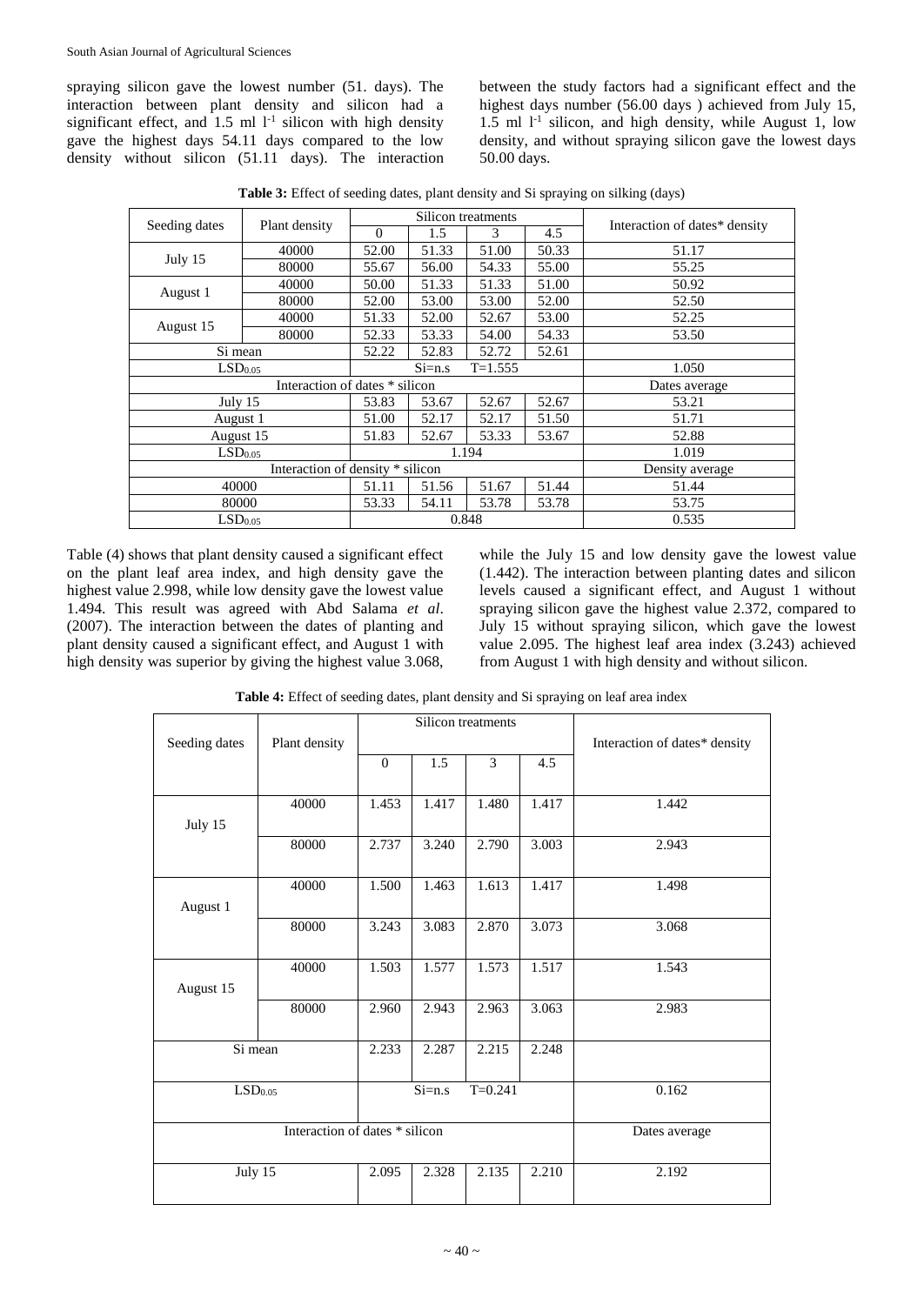| August 1                         | 2.372                            | 2.273 | 2.242 | 2.245 | 2.283 |
|----------------------------------|----------------------------------|-------|-------|-------|-------|
| August 15                        | 2.260<br>2.232<br>2.268<br>2.290 |       | 2.263 |       |       |
| LSD <sub>0.05</sub>              |                                  | 0.187 |       | n.s   |       |
| Interaction of density * silicon | Density average                  |       |       |       |       |
| 40000                            | 1.486                            | 1.486 | 1.556 | 1.450 | 1.494 |
| 80000                            | 2.980                            | 3.089 | 2.874 | 3.047 | 2.998 |
| LSD <sub>0.05</sub>              | 0.129                            |       |       |       | 0.076 |

Table (5) shows that planting dates caused a significant effect on the marketable ear weight with sheath (g), and August 15 was significantly distinguished by giving the highest weight 244.9 g, while July 15 gave the lowest weight 104.3 g. This result was due to the optimum temperatures during the flowering period that affected the fertilization process and increases ear grains number (data not publish), which is reflected positively in increasing yield (Ahmed, 2001 and Al-Hassani, 2015)<sup>[1, 3]</sup>. This is consistent with the findings of Al-Hadidi (2007) and Al-Mashhadani  $(2010)$  <sup>[2, 4]</sup>. Silicon spraying caused a significant effect and the level 3.0 ml  $1<sup>-1</sup>$  gave the highest weight of 183.3 g, while control treatment gave the lowest weight of 169.4 g. This is due to the role of silicon in improving the activity of photosynthesis and the efficiency of its representation in the plant, thereby increasing the dry matter (Jawahar and Vaiyapuri, 2010. 2013 and Xie *et al*, 2014) [12-13, 22]. These results are consistent with Zhiming *et al* (2014) and Idan  $(2016)$ <sup>[23, 11]</sup>.

The interaction between planting dates and plant density had a significant effect August with low density gave the highest weight 260.8, while July 15 with high density gave the lowest weight 101.9. The interaction between planting dates and silicon levels caused a significant effect, and August 15 with 3 ml  $1<sup>-1</sup>$  silicon gave the highest weight 251.7 g, while July 15 at all-silicon spraying levels gave the lowest weight. The interaction between plant density and silicon spraying levels caused a significant effect and low density with 3.0 ml  $l$ <sup>-1</sup>silicon gave the highest weight 185.8 g, while the high density without silicon spray gave the lowest weight 164.8 g. The highest weight achieved from August 15 with low density and sprayed silicon at  $1.5 - 4.5$  ml  $l<sup>-1</sup>$  reached to 266.0 - 269.3 g, while July 15 with high density at all levels of silicon gave the lowest ripening ear weight with sheath.

### **Conclusion**

It was concluded from this experiment, that delayed planting date of sweet corn to 15 August improved the weight of ripening single ear with sheaths. Planting high density 80 000 plants ha-1 had no significant effect on the weight of ripening single ear with sheaths, but of corse dubled the ear numbers per unit area. Silicon spraying caused an increase in the weight of ripening single ear with sheaths.

|                                  | Plant   |          | Interaction of dates* |       |       |                 |
|----------------------------------|---------|----------|-----------------------|-------|-------|-----------------|
| Seeding dates                    | density | $\Omega$ | 1.5                   | 3     | 4.5   | density         |
|                                  | 40000   | 103.0    | 111.7                 | 109.0 | 103.0 | 106.7           |
| July 15                          | 80000   | 98.3     | 107.7                 | 98.7  | 103.0 | 101.9           |
| August 1                         | 40000   | 179.3    | 183.7                 | 182.3 | 176.7 | 180.5           |
|                                  | 80000   | 175.3    | 171.3                 | 206.0 | 164.0 | 179.3           |
|                                  | 40000   | 240.0    | 268.0                 | 266.0 | 269.3 | 260.8           |
| August 15                        | 80000   | 220.7    | 224.7                 | 237.3 | 232.7 | 228.9           |
| Si mean<br>169.4                 |         |          | 181.2                 | 183.3 | 174.8 |                 |
| LSD <sub>0.05</sub>              |         |          | 17.2                  |       |       |                 |
| Interaction of dates * silicon   |         |          |                       |       |       | Dates average   |
| July $15$                        |         | 100.7    | 109.7                 | 103.8 | 103.0 | 104.3           |
| August 1                         |         | 177.3    | 177.5                 | 194.5 | 170.3 | 179.9           |
| August 15                        |         | 230.3    | 246.4                 | 251.7 | 251.0 | 244.9           |
| LSD <sub>0.05</sub>              |         |          | 17.4                  |       |       |                 |
| Interaction of density * silicon |         |          |                       |       |       | Density average |
| 40000                            |         | 174.1    | 181.1                 | 185.8 | 176.3 | 179.3           |
| 80000                            |         | 164.8    | 181.2                 | 180.7 | 173.2 | 177.5           |
| LSD <sub>0.05</sub>              |         |          | n.s                   |       |       |                 |

**Table No 5:** Effect of seeding dates, plant density and Si spraying on harvesting ear wt

#### **References**

1. Ahmed SA. The stages and characteristics of growth and yield of maize genotypes (*Zea mays* L.) by

effecting of planting dates. Master Thesis, College of Agriculture - University of Baghdad 2001.